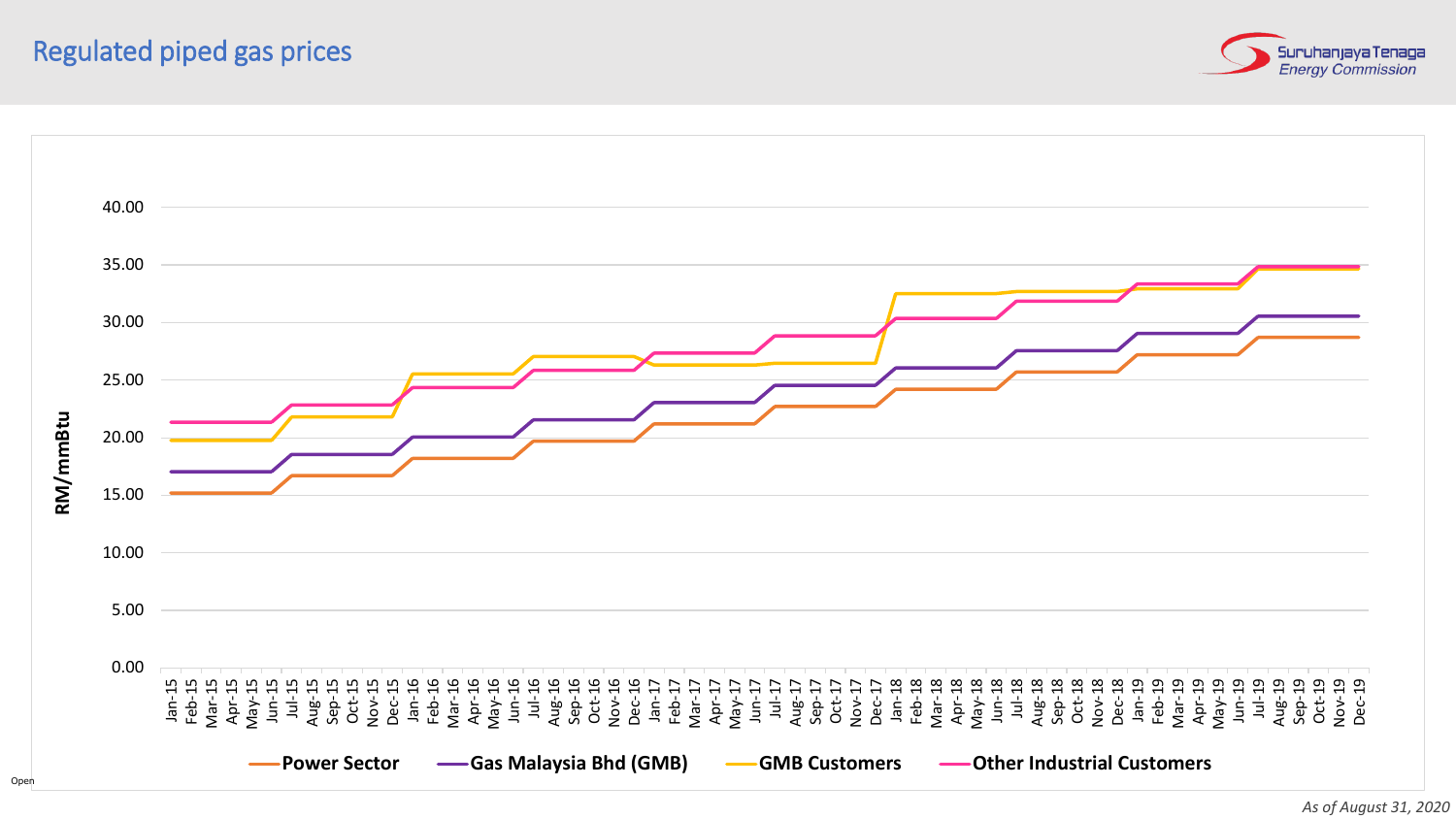



<sup>1</sup>Supplied by GMES ²Supplied by PEGT Open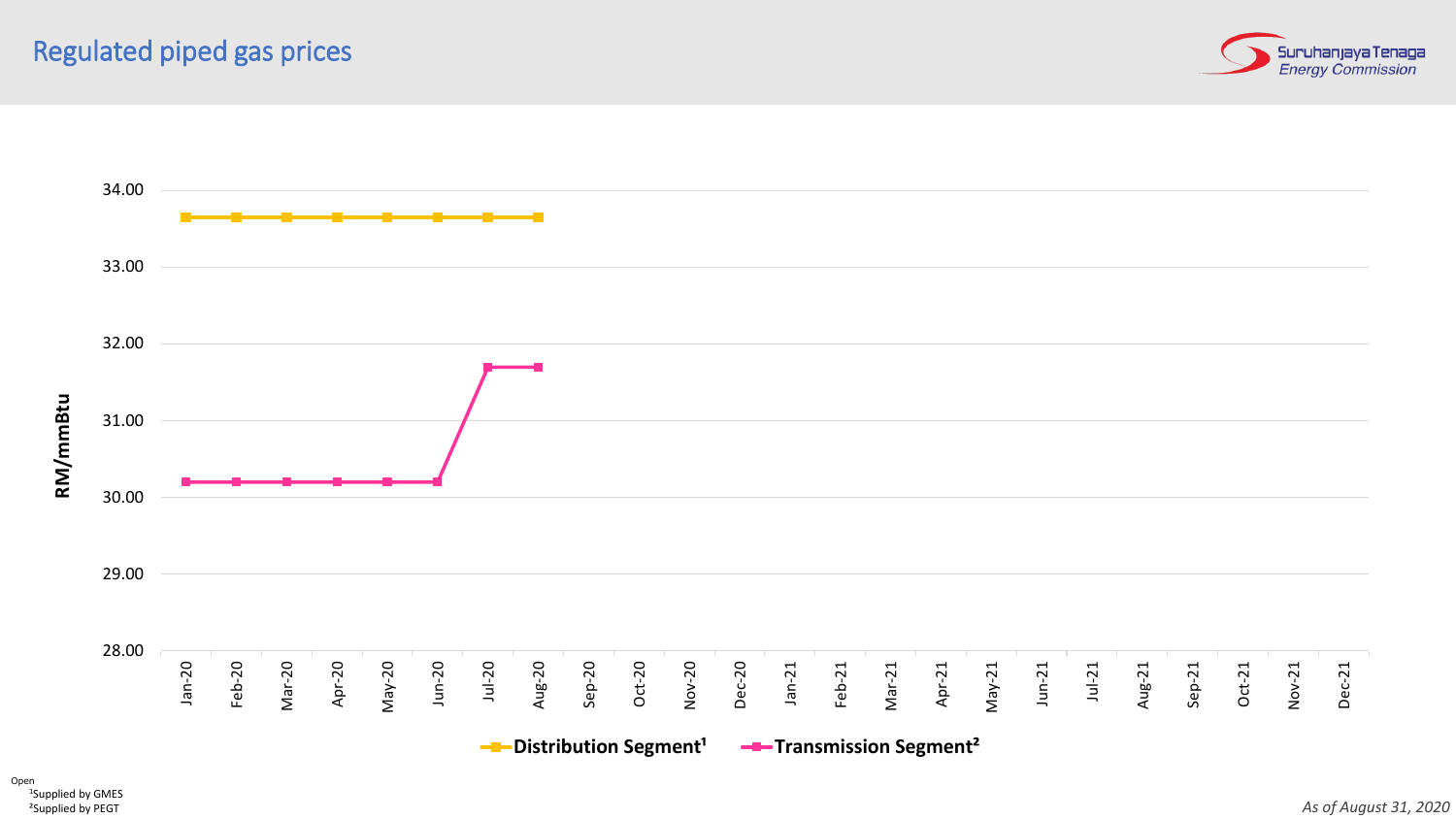| <b>Month</b>           | Price (RM/mmBtu)    |            |                      |                                             |               | Price (RM/mmBtu)    |            |                      |                                             |
|------------------------|---------------------|------------|----------------------|---------------------------------------------|---------------|---------------------|------------|----------------------|---------------------------------------------|
|                        | <b>Power Sector</b> | <b>GMB</b> | <b>GMB Customers</b> | <b>Other Industrial</b><br><b>Customers</b> | <b>Month</b>  | <b>Power Sector</b> | <b>GMB</b> | <b>GMB Customers</b> | <b>Other Industrial</b><br><b>Customers</b> |
| $Jan-14$               | 15.20               | 14.05      | 16.07                | 18.35                                       | $Jan-17$      | 21.20               | 23.05      | 26.31                | 27.35                                       |
| Feb-14                 | 15.20               | 14.05      | 16.07                | 18.35                                       | Feb-17        | 21.20               | 23.05      | 26.31                | 27.35                                       |
| Mar-14                 | 15.20               | 14.05      | 16.07                | 18.35                                       | Mar-17        | 21.20               | 23.05      | 26.31                | 27.35                                       |
| Apr-14                 | 15.20               | 14.05      | 16.07                | 18.35                                       | Apr-17        | 21.20               | 23.05      | 26.31                | 27.35                                       |
| $May-14$               | 15.20               | 15.55      | 19.32                | 19.85                                       | $May-17$      | 21.20               | 23.05      | 26.31                | 27.35                                       |
| Jun-14                 | 15.20               | 15.55      | 19.32                | 19.85                                       | Jun-17        | 21.20               | 23.05      | 26.31                | 27.35                                       |
| $Jul-14$               | 15.20               | 15.55      | 19.32                | 19.85                                       | $Jul-17$      | 22.70               | 24.55      | 26.46                | 28.85                                       |
| Aug-14                 | 15.20               | 15.55      | 19.32                | 19.85                                       | Aug-17        | 22.70               | 24.55      | 26.46                | 28.85                                       |
| Sep-14                 | 15.20               | 15.55      | 19.32                | 19.85                                       | Sep-17        | 22.70               | 24.55      | 26.46                | 28.85                                       |
| Oct-14                 | 15.20               | 15.55      | 19.32                | 19.85                                       | $Oct-17$      | 22.70               | 24.55      | 26.46                | 28.85                                       |
| <b>Nov-14</b>          | 15.20               | 17.05      | 19.77                | 21.35                                       | Nov-17        | 22.70               | 24.55      | 26.46                | 28.85                                       |
| Dec-14                 | 15.20               | 17.05      | 19.77                | 21.35                                       | Dec-17        | 22.70               | 24.55      | 26.46                | 28.85                                       |
| $Jan-15$               | 15.20               | 17.05      | 19.77                | 21.35                                       | $Jan-18$      | 24.20               | 26.05      | 32.52                | 30.35                                       |
| Feb-15                 | 15.20               | 17.05      | 19.77                | 21.35                                       | Feb-18        | 24.20               | 26.05      | 32.52                | 30.35                                       |
| $Mar-15$               | 15.20               | 17.05      | 19.77                | 21.35                                       | Mar-18        | 24.20               | 26.05      | 32.52                | 30.35                                       |
| Apr-15                 | 15.20               | 17.05      | 19.77                | 21.35                                       | Apr-18        | 24.20               | 26.05      | 32.52                | 30.35                                       |
| $May-15$               | 15.20               | 17.05      | 19.77                | 21.35                                       | $May-18$      | 24.20               | 26.05      | 32.52                | 30.35                                       |
| Jun-15                 | 15.20               | 17.05      | 19.77                | 21.35                                       | Jun-18        | 24.20               | 26.05      | 32.52                | 30.35                                       |
| $Jul-15$               | 16.70               | 18.55      | 21.80                | 22.85                                       | $Jul-18$      | 25.70               | 27.55      | 32.69                | 31.85                                       |
| Aug-15                 | 16.70               | 18.55      | 21.80                | 22.85                                       | Aug-18        | 25.70               | 27.55      | 32.69                | 31.85                                       |
| Sep-15                 | 16.70               | 18.55      | 21.80                | 22.85                                       | Sep-18        | 25.70               | 27.55      | 32.69                | 31.85                                       |
| Oct-15                 | 16.70               | 18.55      | 21.80                | 22.85                                       | Oct-18        | 25.70               | 27.55      | 32.69                | 31.85                                       |
| <b>Nov-15</b>          | 16.70               | 18.55      | 21.80                | 22.85                                       | <b>Nov-18</b> | 25.70               | 27.55      | 32.69                | 31.85                                       |
| Dec-15                 | 16.70               | 18.55      | 21.80                | 22.85                                       | Dec-18        | 25.70               | 27.55      | 32.69                | 31.85                                       |
| Jan-16                 | 18.20               | 20.05      | 25.53                | 24.35                                       | Jan-19        | 27.20               | 29.05      | 32.92                | 33.35                                       |
| Feb-16                 | 18.20               | 20.05      | 25.53                | 24.35                                       | Feb-19        | 27.20               | 29.05      | 32.92                | 33.35                                       |
| Mar-16                 | 18.20               | 20.05      | 25.53                | 24.35                                       | Mar-19        | 27.20               | 29.05      | 32.92                | 33.35                                       |
| Apr-16                 | 18.20               | 20.05      | 25.53                | 24.35                                       | Apr-19        | 27.20               | 29.05      | 32.92                | 33.35                                       |
| $May-16$               | 18.20               | 20.05      | 25.53                | 24.35                                       | May-19        | 27.20               | 29.05      | 32.92                | 33.35                                       |
| Jun-16                 | 18.20               | 20.05      | 25.53                | 24.35                                       | Jun-19        | 27.20               | 29.05      | 32.92                | 33.35                                       |
| Jul-16                 | 19.70               | 21.55      | 27.05                | 25.85                                       | Jul-19        | 28.70               | 30.55      | 34.66                | 34.85                                       |
| Aug-16                 | 19.70               | 21.55      | 27.05                | 25.85                                       | Aug-19        | 28.70               | 30.55      | 34.66                | 34.85                                       |
| Sep-16                 | 19.70               | 21.55      | 27.05                | 25.85                                       | Sep-19        | 28.70               | 30.55      | 34.66                | 34.85                                       |
| Oct-16                 | 19.70               | 21.55      | 27.05                | 25.85                                       | Oct-19        | 28.70               | 30.55      | 34.66                | 34.85                                       |
| <b>Nov-16</b>          | 19.70               | 21.55      | 27.05                | 25.85                                       | <b>Nov-19</b> | 28.70               | 30.55      | 34.66                | 34.85                                       |
| $^{\text{Ope}}$ Dec-16 | 19.70               | 21.55      | 27.05                | 25.85                                       | Dec-19        | 28.70               | 30.55      | 34.66                | 34.85                                       |